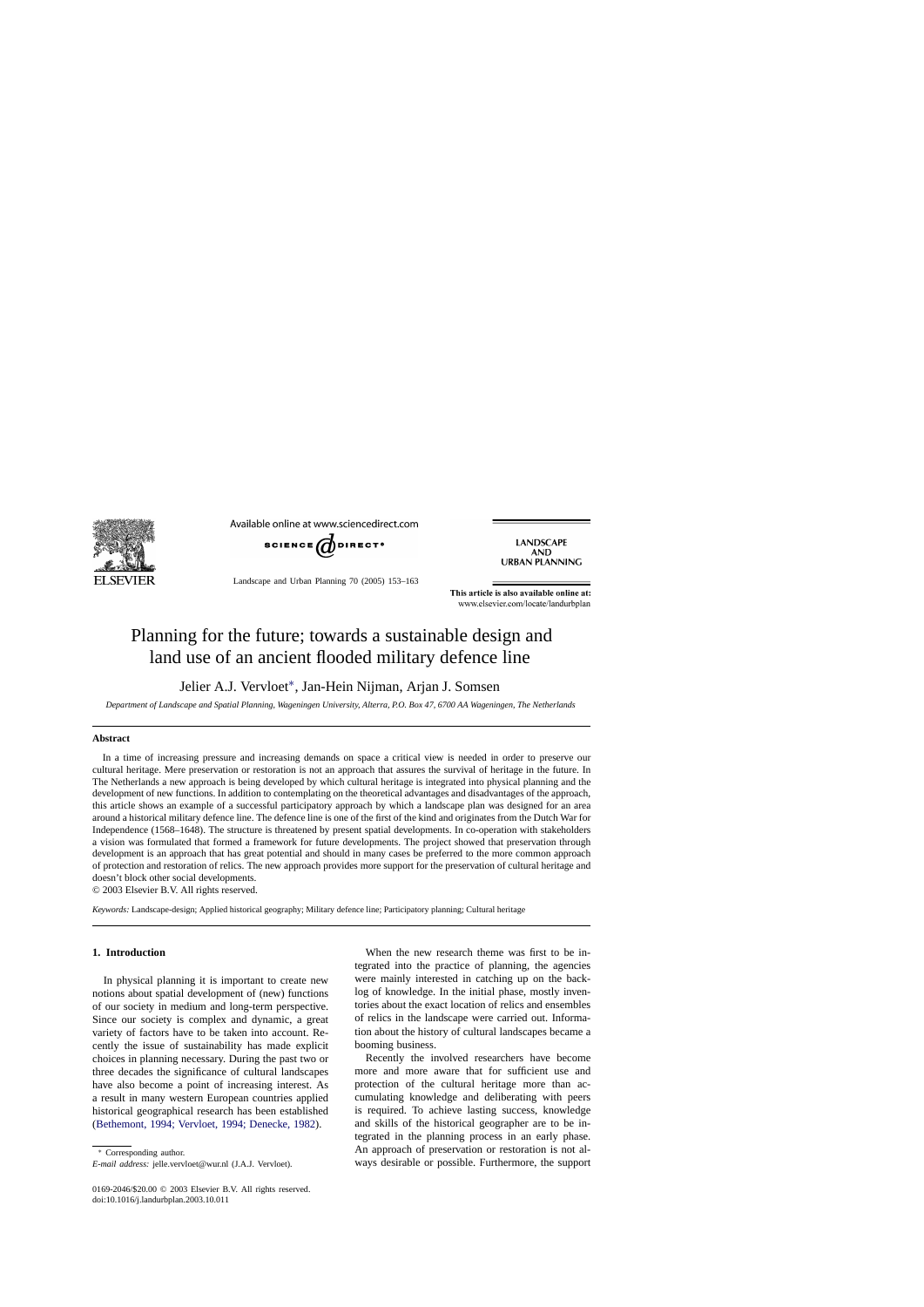by local landowners and land users in projects is essential.

This implies a new approach by which the historical aspects of cultural landscapes have to be connected with other functions and interests by means of integral planning associated with a large circle of involved disciplines, institutions and citizens. This planning method is called 'cultural planning'.

To conduct this process of co-operation between policy, planning and cultural history in the Netherlands, the so-called 'Belvedere Memorandum', a policy document examining the relationship between cultural history and spatial planning was introduced in 1999. It was introduced by four ministries involved in the future development of the rural landscape: the Ministry of Education, Culture and Science, the Ministry of Housing Spatial Planning and the Environment, the Ministry of Agriculture, Nature Management and Fisheries and the Ministry of Transport, Public Works and Water Management [\(Nota Belvedere, 1999\).](#page--1-0)

The memorandum is based on a vision regarding "cultural history as being of vital importance to our society and to each individual citizen". Conservation and use of our cultural heritage are supposed to add an extra cultural dimension to the spatial structure. The approach recommended in the 'Belvedere Memorandum' centres around the continuous development of our cultural heritage, rather than replacement by new elements or severe restriction on the use of objects. It is an approach that must be realised by means of integral spatial policy. The strategy stresses the traditionally a rather defensive approach to valuable landscapes and relics in physical planning will be replaced with a more proactive attitude towards cultural heritage with an open mind for the chances of historical landscapes and elements by adaptation and change. In the field of tension between restoration and preservation on the one hand, and continuous development on the other hand, it is advisable to have profoundly provoking discussions with planners and landscape architects about the future of historical landscape structures.

We suggest this new approach to be tried in practical projects. Only in this way we can avoid getting bogged down in endlessly repetitious theoretical arguments. Of course, we do not deny the importance of theoretical reflections. We suppose, however, that by tackling practical problems in the field, a lot of material can be gathered for future scientific evaluations.

In this article we illustrate the new approach with a project that started in 2001. In the project landscape visions were constructed around a 17th century military defence line (Fig. 1). The project was commissioned by local stakeholders and its main goal was to get the defence line "back on the map". We will show that the strategy of creating an integrated vision for cultural heritage and other functions proved to be a fruitful one. Furthermore, the project was an example



Fig. 1. The military defence line from Bergen op Zoom to Steenbergen on a map of Frans van Schooten (1628).